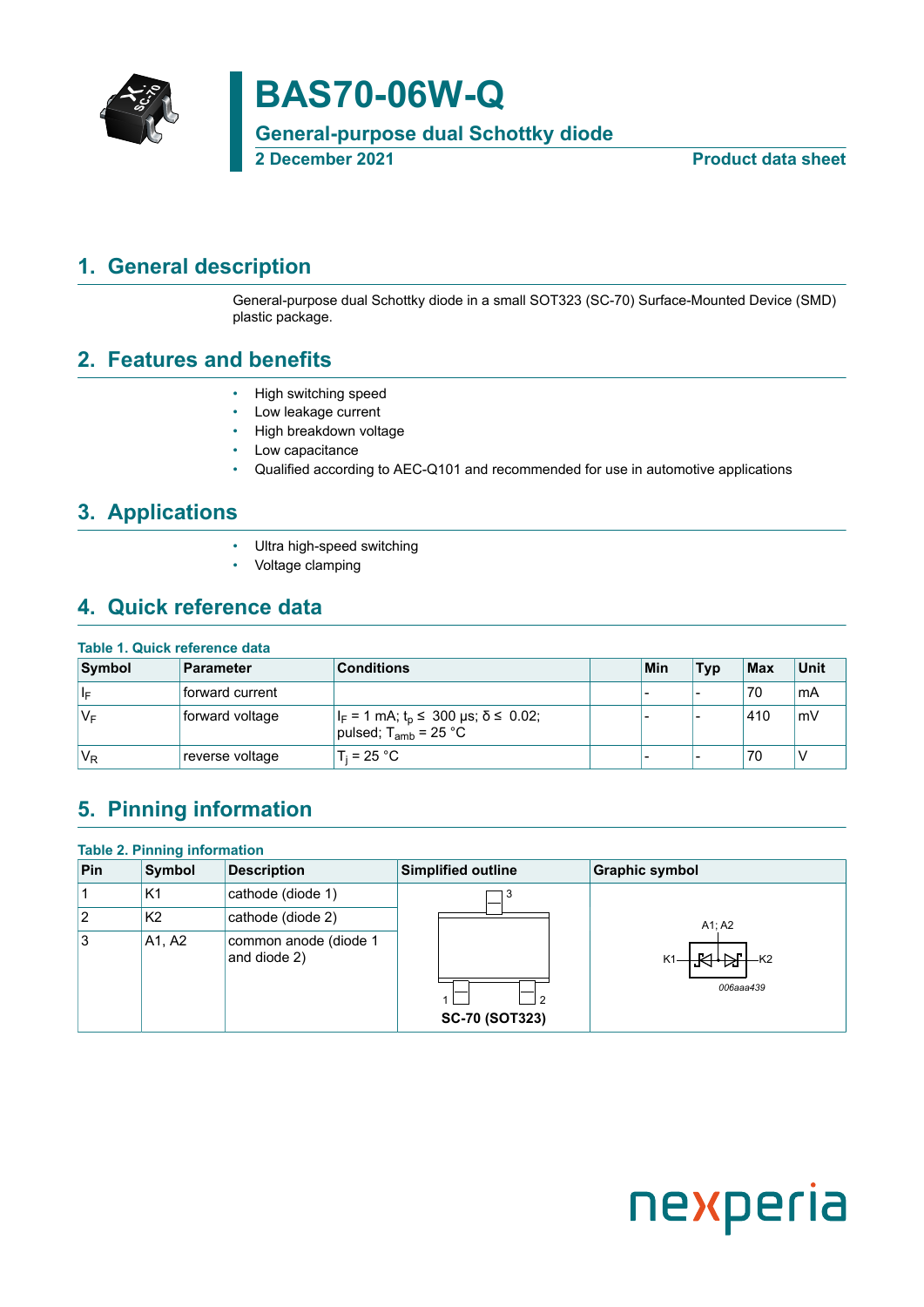## <span id="page-1-1"></span><span id="page-1-0"></span>**6. Ordering information**

| <b>Table 3. Ordering information</b> |              |                                                                                                         |                |  |  |  |
|--------------------------------------|--------------|---------------------------------------------------------------------------------------------------------|----------------|--|--|--|
| Type number                          | Package      |                                                                                                         |                |  |  |  |
|                                      | <b>Name</b>  | <b>Description</b>                                                                                      | <b>Version</b> |  |  |  |
| BAS70-06W-Q                          | <b>SC-70</b> | plastic, surface-mounted package; 3 leads; 1.3 mm pitch; 2 SOT323<br>$\rm{mm}$ x 1.25 mm x 0.95 mm body |                |  |  |  |

### <span id="page-1-2"></span>**7. Marking**

| <b>Table 4. Marking codes</b> |                 |  |  |  |  |
|-------------------------------|-----------------|--|--|--|--|
| Type number                   | Marking code[1] |  |  |  |  |
| BAS70-06W-Q                   | ี76%            |  |  |  |  |

[1] % = placeholder for manufacturing site code

## <span id="page-1-3"></span>**8. Limiting values**

#### **Table 5. Limiting values**

*In accordance with the Absolute Maximum Rating System (IEC 60134).*

| Symbol                   | Parameter                              | <b>Conditions</b>                            | Min   | <b>Max</b> | <b>Unit</b> |
|--------------------------|----------------------------------------|----------------------------------------------|-------|------------|-------------|
| $V_R$                    | reverse voltage                        | $T_i = 25 °C$                                |       | 70         | v           |
| $\parallel$ l $_{\sf F}$ | forward current                        |                                              |       | 70         | mA          |
| <b>FRM</b>               | repetitive peak forward<br>current     | $ t_{p} \leq 1$ s; $\delta \leq 0.5$         |       | 70         | mA          |
| <b>IFSM</b>              | non-repetitive peak<br>forward current | $ t_p$ ≤ 10 ms; T <sub>j(init)</sub> = 25 °C |       | 100        | mA          |
| $T_i$                    | junction temperature                   |                                              |       | 150        | °C          |
| $I_{amb}$                | ambient temperature                    |                                              | $-65$ | 150        | °C          |
| $T_{\text{stg}}$         | storage temperature                    |                                              | $-65$ | 150        | $^{\circ}C$ |

## <span id="page-1-4"></span>**9. Thermal characteristics**

| <b>Table 6. Thermal characteristics</b> |                                                               |                   |  |     |            |            |      |
|-----------------------------------------|---------------------------------------------------------------|-------------------|--|-----|------------|------------|------|
| Symbol                                  | Parameter                                                     | <b>Conditions</b> |  | Min | <b>Typ</b> | <b>Max</b> | Unit |
| $R_{th(j-a)}$                           | ⊥thermal resistance from Lin free air<br>liunction to ambient |                   |  |     |            | ⊧500       | K/W  |

[1] Device mounted on an FR4 Printed-Circuit Board (PCB), single-sided copper, tin-plated and standard footprint.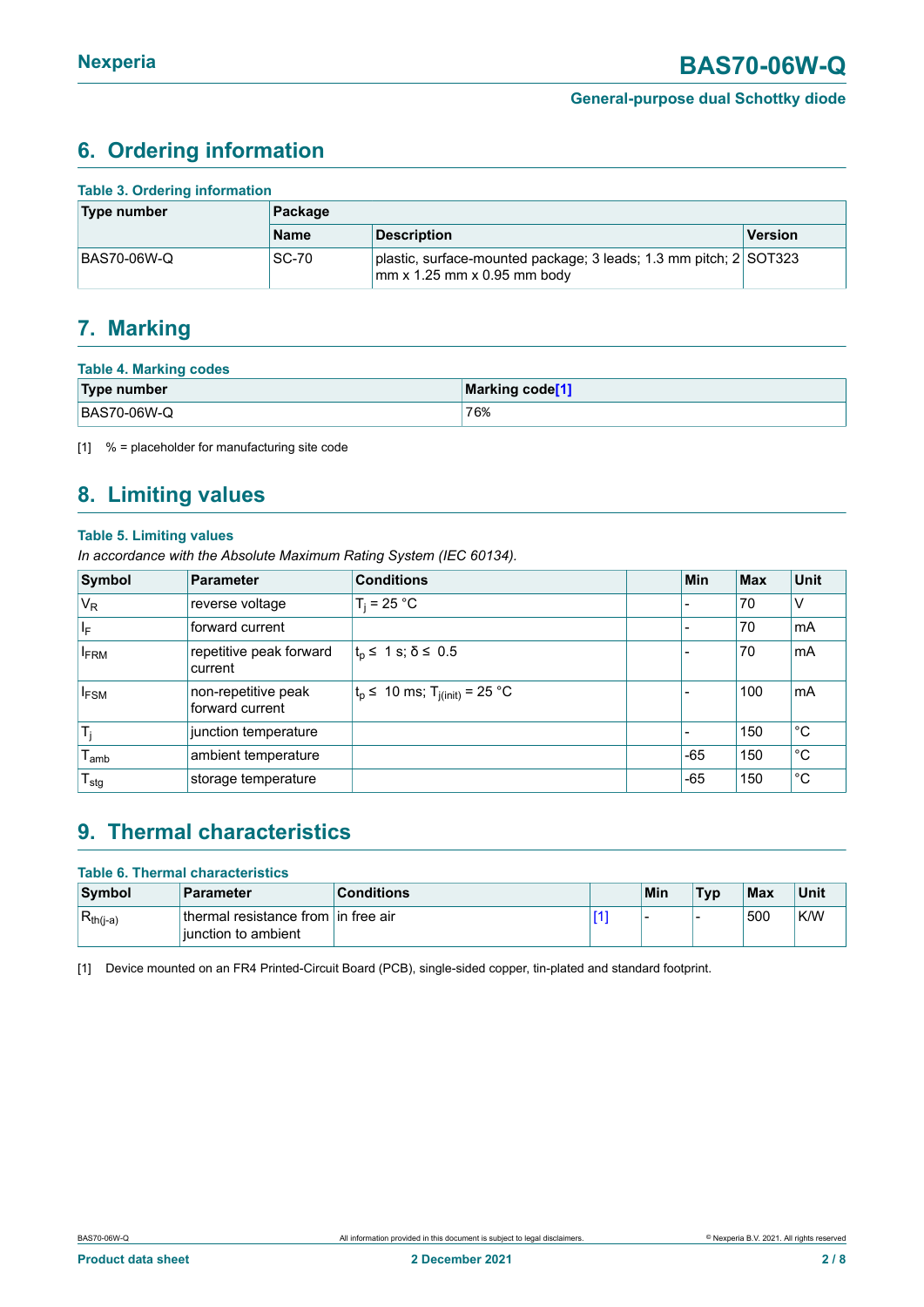## <span id="page-2-0"></span>**10. Characteristics**

|                   | <b>Table 7. Characteristics</b> |                                                                                                        |  |     |            |     |             |  |
|-------------------|---------------------------------|--------------------------------------------------------------------------------------------------------|--|-----|------------|-----|-------------|--|
| Symbol            | Parameter                       | <b>Conditions</b>                                                                                      |  | Min | <b>Typ</b> | Max | <b>Unit</b> |  |
| $ V_F $           | forward voltage                 | $ I_F = 1$ mA; $t_p \le 300$ µs; $\delta \le 0.02$ ;<br>pulsed; $T_{amb}$ = 25 °C                      |  |     |            | 410 | mV          |  |
|                   |                                 | $ I_F = 10 \text{ mA}; t_p \le 300 \text{ }\mu\text{s}; \delta \le 0.02;$<br>pulsed; $T_{amb}$ = 25 °C |  |     |            | 750 | mV          |  |
|                   |                                 | $I_F = 15$ mA; $t_p \le 300$ µs; $\delta \le 0.02$ ;<br>pulsed; $T_{amb}$ = 25 °C                      |  |     |            |     | v           |  |
| $ I_{\mathsf{R}}$ | reverse current                 | $V_R$ = 50 V; T <sub>amb</sub> = 25 °C                                                                 |  |     |            | 100 | ∣nA         |  |
|                   |                                 | $V_R$ = 70 V; T <sub>amb</sub> = 25 °C                                                                 |  |     |            | 10  | µA          |  |
| $ C_{d}$          | diode capacitance               | $V_R$ = 0 V; f = 1 MHz; T <sub>amb</sub> = 25 °C                                                       |  |     |            | 12  | pF          |  |

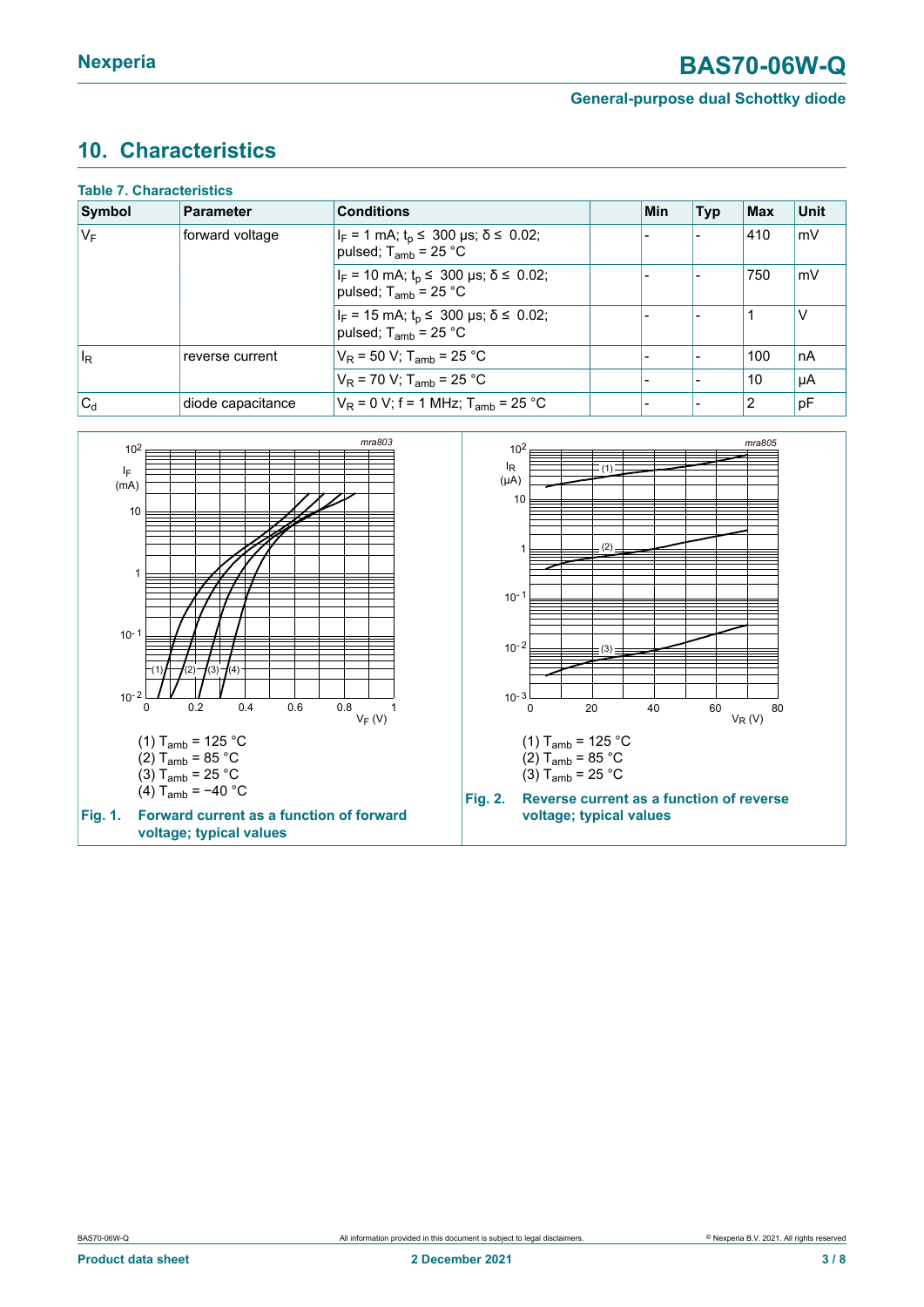## **Nexperia BAS70-06W-Q**

#### **General-purpose dual Schottky diode**



#### <span id="page-3-0"></span>**11. Test information**

#### **Quality information**

This product has been qualified in accordance with the Automotive Electronics Council (AEC) standard Q101 - *Stress test qualification for discrete semiconductors*, and is suitable for use in automotive applications.

### <span id="page-3-1"></span>**12. Package outline**

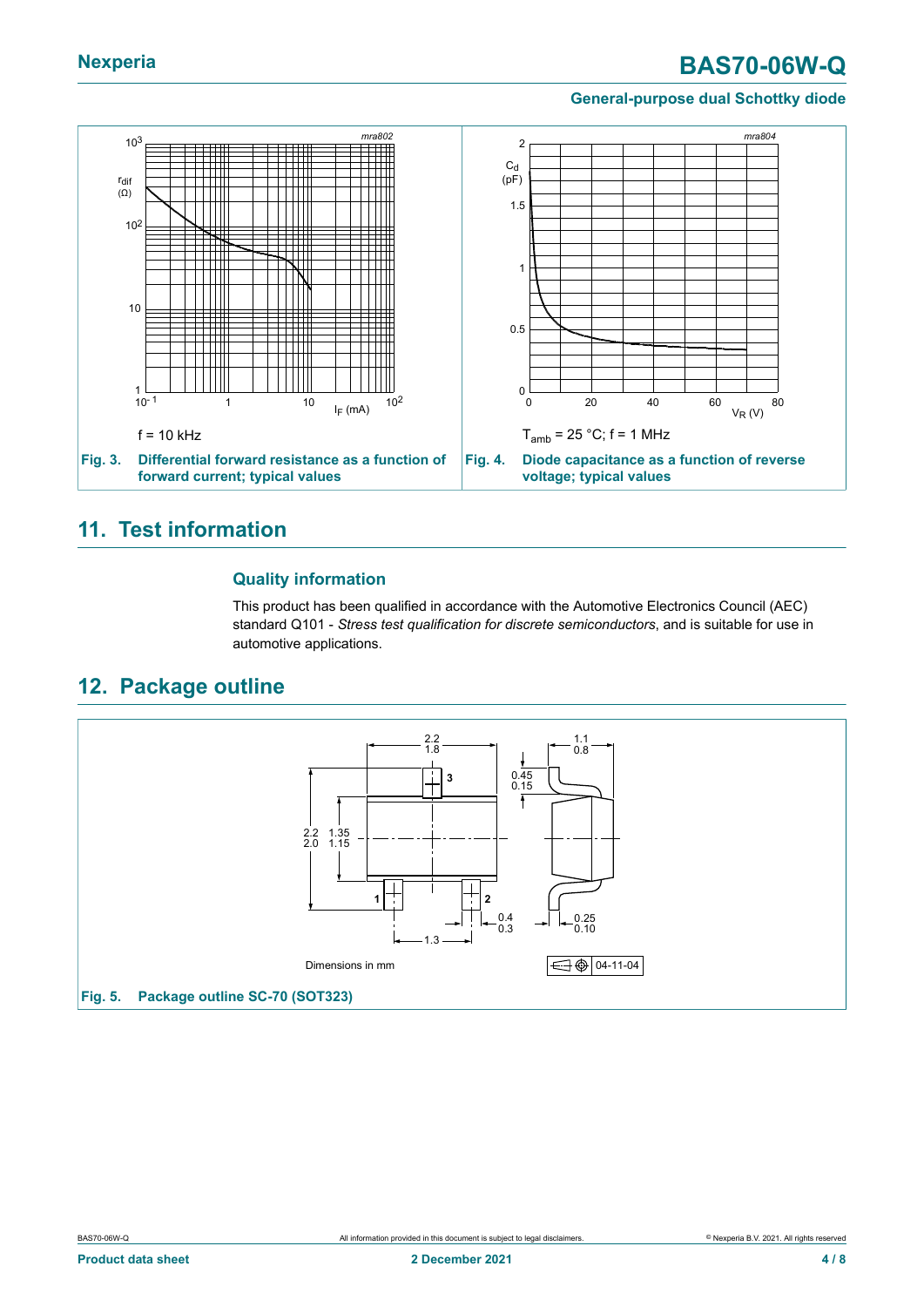## <span id="page-4-0"></span>**13. Soldering**

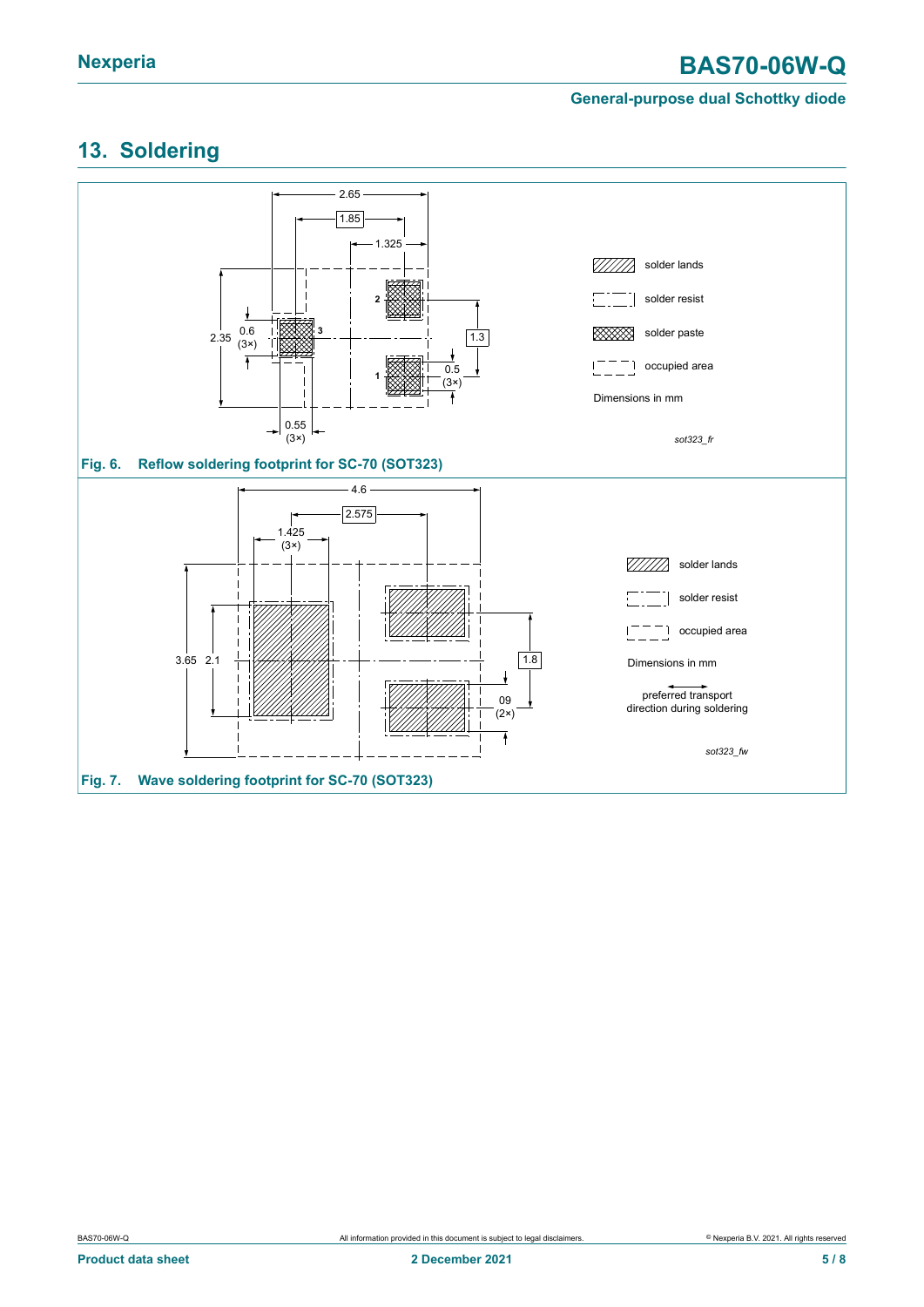## <span id="page-5-0"></span>**14. Revision history**

| <b>Table 8. Revision history</b> |              |                     |                          |                   |
|----------------------------------|--------------|---------------------|--------------------------|-------------------|
| Data sheet ID                    | Release date | Data sheet status   | Change<br>notice         | <b>Supersedes</b> |
| BAS70-06W-Q v.1                  | 20211202     | ∣Product data sheet | $\overline{\phantom{a}}$ | -                 |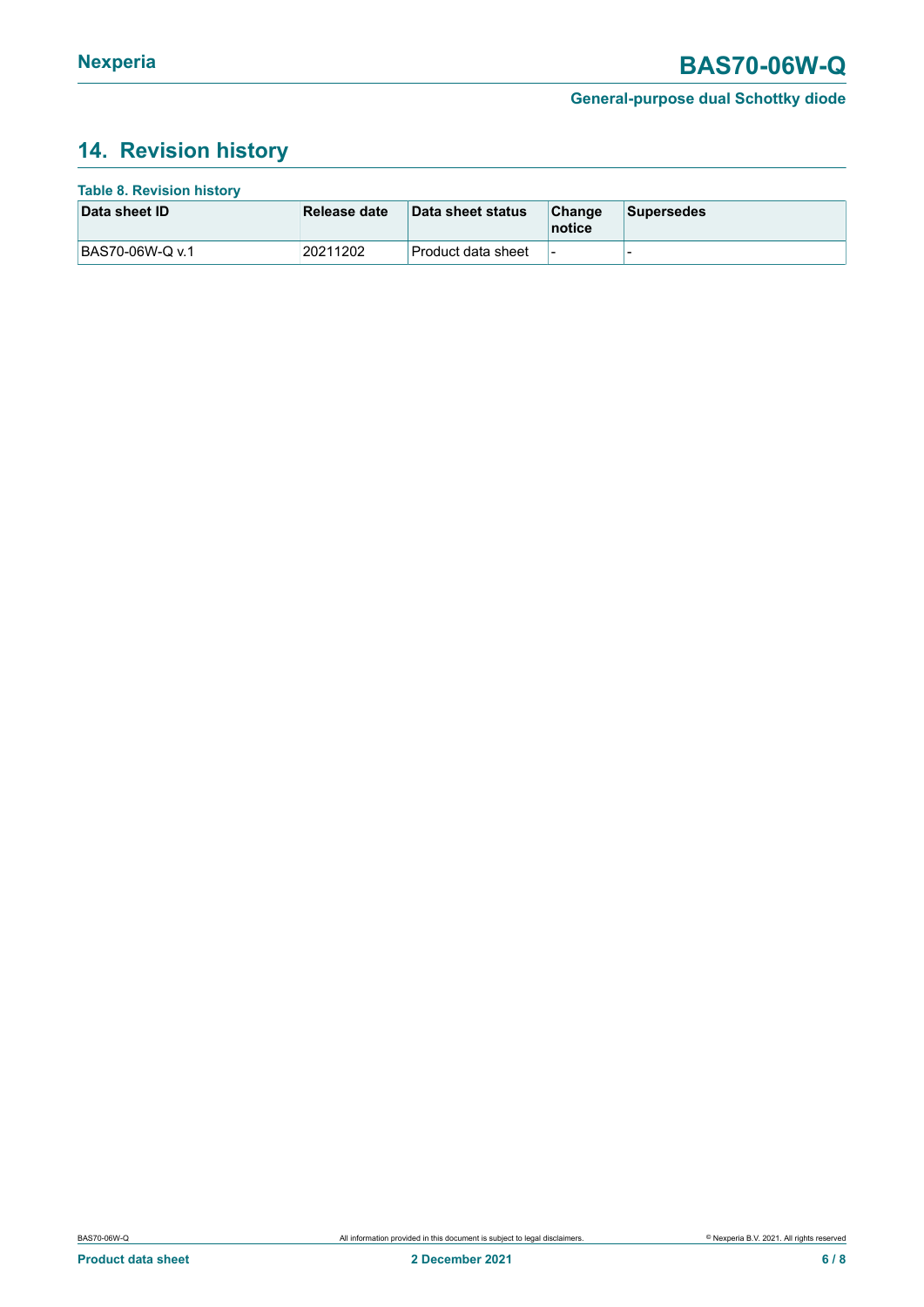## <span id="page-6-0"></span>**15. Legal information**

#### **Data sheet status**

| Document status<br>$[1]$ [2]      | Product<br>status [3] | <b>Definition</b>                                                                           |
|-----------------------------------|-----------------------|---------------------------------------------------------------------------------------------|
| Objective [short]<br>data sheet   | Development           | This document contains data from<br>the objective specification for<br>product development. |
| Preliminary [short]<br>data sheet | Qualification         | This document contains data from<br>the preliminary specification.                          |
| Product [short]<br>data sheet     | Production            | This document contains the product<br>specification.                                        |

[1] Please consult the most recently issued document before initiating or completing a design.

The term 'short data sheet' is explained in section "Definitions"

[3] The product status of device(s) described in this document may have changed since this document was published and may differ in case of multiple devices. The latest product status information is available on the internet at [https://www.nexperia.com.](https://www.nexperia.com)

#### **Definitions**

**Draft** — The document is a draft version only. The content is still under internal review and subject to formal approval, which may result in modifications or additions. Nexperia does not give any representations or warranties as to the accuracy or completeness of information included herein and shall have no liability for the consequences of use of such information.

**Short data sheet** — A short data sheet is an extract from a full data sheet with the same product type number(s) and title. A short data sheet is intended for quick reference only and should not be relied upon to contain detailed and full information. For detailed and full information see the relevant full data sheet, which is available on request via the local Nexperia sales office. In case of any inconsistency or conflict with the short data sheet, the full data sheet shall prevail.

**Product specification** — The information and data provided in a Product data sheet shall define the specification of the product as agreed between Nexperia and its customer, unless Nexperia and customer have explicitly agreed otherwise in writing. In no event however, shall an agreement be valid in which the Nexperia product is deemed to offer functions and qualities beyond those described in the Product data sheet.

#### **Disclaimers**

**Limited warranty and liability** — Information in this document is believed to be accurate and reliable. However, Nexperia does not give any representations or warranties, expressed or implied, as to the accuracy or completeness of such information and shall have no liability for the consequences of use of such information. Nexperia takes no responsibility for the content in this document if provided by an information source outside of Nexperia.

In no event shall Nexperia be liable for any indirect, incidental, punitive, special or consequential damages (including - without limitation - lost profits, lost savings, business interruption, costs related to the removal or replacement of any products or rework charges) whether or not such damages are based on tort (including negligence), warranty, breach of contract or any other legal theory.

Notwithstanding any damages that customer might incur for any reason whatsoever, Nexperia's aggregate and cumulative liability towards customer for the products described herein shall be limited in accordance with the Terms and conditions of commercial sale of Nexperia.

**Right to make changes** — Nexperia reserves the right to make changes to information published in this document, including without limitation specifications and product descriptions, at any time and without notice. This document supersedes and replaces all information supplied prior to the publication hereof.

**Suitability for use in automotive applications** — This Nexperia product has been qualified for use in automotive applications. Unless otherwise agreed in writing, the product is not designed, authorized or warranted to be suitable for use in life support, life-critical or safety-critical systems or

#### **General-purpose dual Schottky diode**

equipment, nor in applications where failure or malfunction of an Nexperia product can reasonably be expected to result in personal injury, death or severe property or environmental damage. Nexperia and its suppliers accept no liability for inclusion and/or use of Nexperia products in such equipment or applications and therefore such inclusion and/or use is at the customer's own risk.

**Quick reference data** — The Quick reference data is an extract of the product data given in the Limiting values and Characteristics sections of this document, and as such is not complete, exhaustive or legally binding.

**Applications** — Applications that are described herein for any of these products are for illustrative purposes only. Nexperia makes no representation or warranty that such applications will be suitable for the specified use without further testing or modification.

Customers are responsible for the design and operation of their applications and products using Nexperia products, and Nexperia accepts no liability for any assistance with applications or customer product design. It is customer's sole responsibility to determine whether the Nexperia product is suitable and fit for the customer's applications and products planned, as well as for the planned application and use of customer's third party customer(s). Customers should provide appropriate design and operating safeguards to minimize the risks associated with their applications and products.

Nexperia does not accept any liability related to any default, damage, costs or problem which is based on any weakness or default in the customer's applications or products, or the application or use by customer's third party customer(s). Customer is responsible for doing all necessary testing for the customer's applications and products using Nexperia products in order to avoid a default of the applications and the products or of the application or use by customer's third party customer(s). Nexperia does not accept any liability in this respect.

**Limiting values** — Stress above one or more limiting values (as defined in the Absolute Maximum Ratings System of IEC 60134) will cause permanent damage to the device. Limiting values are stress ratings only and (proper) operation of the device at these or any other conditions above those given in the Recommended operating conditions section (if present) or the Characteristics sections of this document is not warranted. Constant or repeated exposure to limiting values will permanently and irreversibly affect the quality and reliability of the device.

**Terms and conditions of commercial sale** — Nexperia products are sold subject to the general terms and conditions of commercial sale, as published at [http://www.nexperia.com/profile/terms,](http://www.nexperia.com/profile/terms) unless otherwise agreed in a valid written individual agreement. In case an individual agreement is concluded only the terms and conditions of the respective agreement shall apply. Nexperia hereby expressly objects to applying the customer's general terms and conditions with regard to the purchase of Nexperia products by customer.

**No offer to sell or license** — Nothing in this document may be interpreted or construed as an offer to sell products that is open for acceptance or the grant, conveyance or implication of any license under any copyrights, patents or other industrial or intellectual property rights.

**Export control** — This document as well as the item(s) described herein may be subject to export control regulations. Export might require a prior authorization from competent authorities.

**Translations** — A non-English (translated) version of a document is for reference only. The English version shall prevail in case of any discrepancy between the translated and English versions.

#### **Trademarks**

Notice: All referenced brands, product names, service names and trademarks are the property of their respective owners.